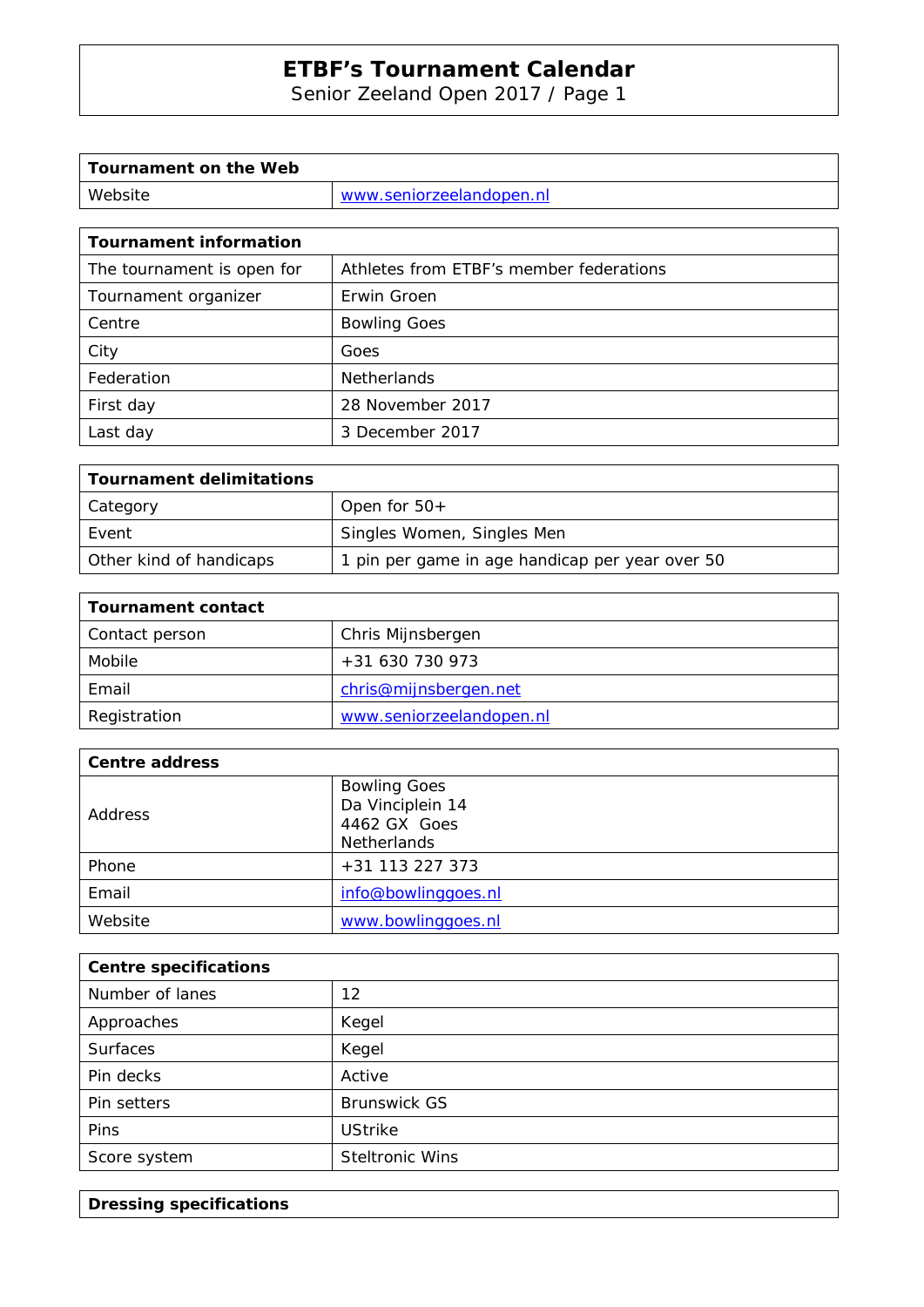Senior Zeeland Open 2017 / Page 2

| Oil machine         | Kustodian plus      |
|---------------------|---------------------|
| Oil                 | <sub>l</sub> ce     |
| Cleaner             | Defense             |
| Pattern prepared by | <b>Bowling Goes</b> |
| Dressing done by    | <b>Bowling Goes</b> |

| Prize money specifications |       |
|----------------------------|-------|
| Prize fund status          | Fixed |
| Tax on prizes              | No    |

| Prize money expressed in € |                    |                      |  |  |
|----------------------------|--------------------|----------------------|--|--|
| <b>Position</b>            | <b>Singles Men</b> | <b>Singles Women</b> |  |  |
| Position 1                 | 1.250              | 500                  |  |  |
| Position 2                 | 900                | 400                  |  |  |
| Position 3                 | 700                | 300                  |  |  |
| Position 4                 | 500                | 225                  |  |  |
| Position 5                 | 400                | 200                  |  |  |
| Position 6                 | 300                | 175                  |  |  |
| Position 7                 | 250                |                      |  |  |
| Position 8                 | 200                |                      |  |  |
| Position 9-12              | 175                |                      |  |  |
| Position 13-16             | 150                |                      |  |  |
| Position 17-24             | 100                |                      |  |  |
| Total                      | 6.600              | 1.800                |  |  |

#### **Tournament format**

**Qualification**  Entries, 6 games'

Re-entries, 6 games

#### **Desperado**

1 game

#### **Turbo**

The competition is open for athletes, who make a Turbo entry For Turbo entries, all 6 games in the series are included in the competition Athletes, not qualified from the general qualification standing, who are scoring the 2 highest games including handicap, will qualify for the final steps

### **24 men qualifies for the final steps**

Top 18 from the qualification (pinfall including handicap)

Top 2 from the qualification with the highest scratch pin fall if not included in the 18 above Top 2 from the Turbo

Top 2 from the Desperado

#### **8 women qualifies for the final steps**

Top 3 from the qualification (pinfall including handicap)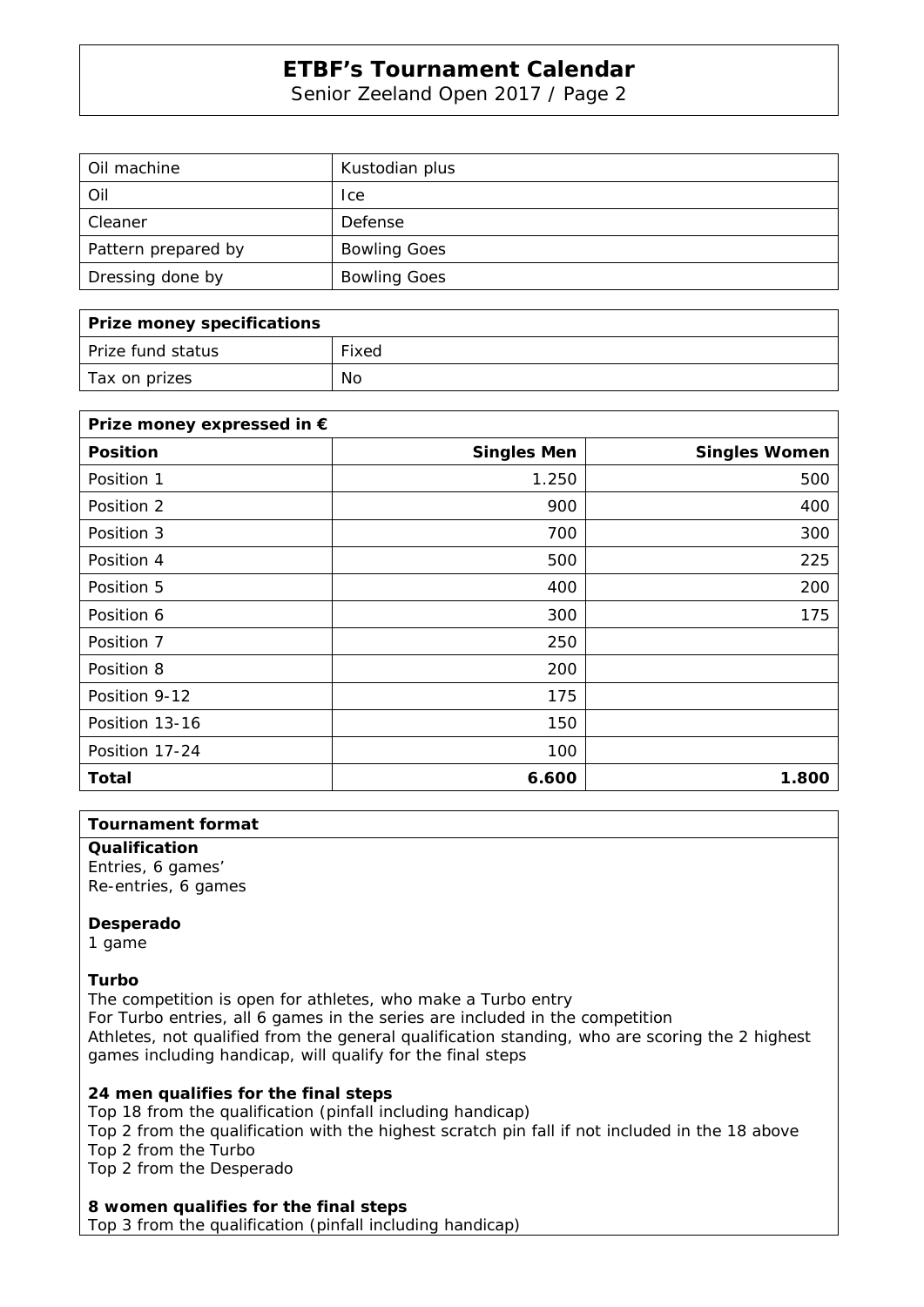Senior Zeeland Open 2017 / Page 3

No 1 from the qualification with the highest scratch pinfall if not among the 3 above

| No 1 from the Turbo<br>No 1 from the Desperado                                                                                           |                                                                                                                        |  |  |  |
|------------------------------------------------------------------------------------------------------------------------------------------|------------------------------------------------------------------------------------------------------------------------|--|--|--|
| Final Step 1: Men<br>24 athletes will play 4 games starting from scratch<br>Top 12 will continue to the final step 2                     |                                                                                                                        |  |  |  |
| Final Step 2: Men                                                                                                                        | 12 athletes will play 4 games with the pin fall from step 1 carried forward<br>Top 6 will continue to the final step 3 |  |  |  |
| Final Step 3: Men                                                                                                                        | 6 athletes will play 2 games with the pin fall from step 2 carried forward                                             |  |  |  |
| Final Step 1: Women<br>6 athletes will play 4 games starting from scratch<br>Top 3 will continue to the final step 2                     |                                                                                                                        |  |  |  |
| Final Step 2: Women                                                                                                                      | 3 athletes will play 2 games with the pin fall from step 2 carried forward                                             |  |  |  |
| <b>Tournament tie rules</b>                                                                                                              |                                                                                                                        |  |  |  |
| Qualification<br>The highest scratch pin fall, then the highest game, then the 2 <sup>nd</sup> highest game etc.                         |                                                                                                                        |  |  |  |
| <b>Scratch</b><br>The highest game, then the 2nd highest game etc.                                                                       |                                                                                                                        |  |  |  |
| Turbo<br>The highest scratch pin fall, then the 2 <sup>nd</sup> game etc.                                                                |                                                                                                                        |  |  |  |
| Desperado<br>The highest scratch pin fall, then an extra 9 <sup>th</sup> and 10 <sup>th</sup> frame roll off                             |                                                                                                                        |  |  |  |
| Final Step 1-3 Men and Step 1-2 Women<br>The highest scratch pin fall, then the highest game, then the 2 <sup>nd</sup> highest game etc. |                                                                                                                        |  |  |  |
| Lane assignments and lane movements                                                                                                      |                                                                                                                        |  |  |  |
| Lane draws                                                                                                                               | By impartial notaries public                                                                                           |  |  |  |
| Athletes per pair in squads                                                                                                              | Four                                                                                                                   |  |  |  |
| Frequency of movement                                                                                                                    | After each second game                                                                                                 |  |  |  |
| Movement method                                                                                                                          | Move lanes right                                                                                                       |  |  |  |
|                                                                                                                                          |                                                                                                                        |  |  |  |

| <b>Booking policies</b>    |                                                                                                                                                       |  |  |  |
|----------------------------|-------------------------------------------------------------------------------------------------------------------------------------------------------|--|--|--|
| Booking restriction before | A maximum of three squads can be booked before the tour-<br>nament starts and maximum two of the bookings can be for<br>squads on Friday and Saturday |  |  |  |
| Booking restriction during | Unlimited                                                                                                                                             |  |  |  |
| Total number of bookings   | Unlimited                                                                                                                                             |  |  |  |
| Booking cancellations      | Possible                                                                                                                                              |  |  |  |